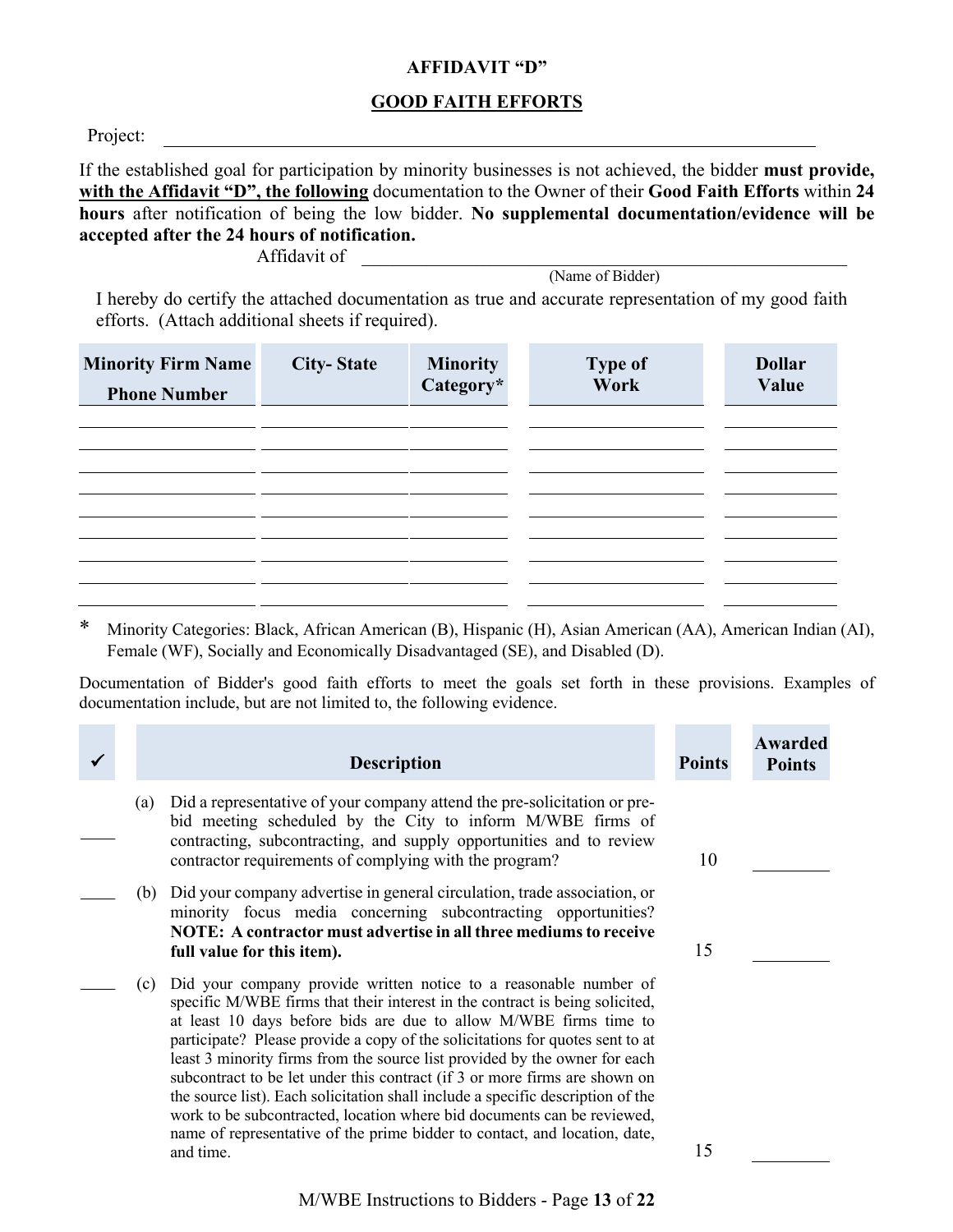### **AFFIDAVIT "D" Page 2**

# **GOOD FAITH EFFORTS (continued)**

|     | <b>Description</b>                                                                                                                                                                                                                                                                                                                                                                                                                                                                                                                                                                                                                                                                                                                                                                            | <b>Points</b> | Awarded<br><b>Points</b> |
|-----|-----------------------------------------------------------------------------------------------------------------------------------------------------------------------------------------------------------------------------------------------------------------------------------------------------------------------------------------------------------------------------------------------------------------------------------------------------------------------------------------------------------------------------------------------------------------------------------------------------------------------------------------------------------------------------------------------------------------------------------------------------------------------------------------------|---------------|--------------------------|
| (d) | Did you follow up initial solicitation of interest by contacting<br>M/WBE firms to determine with certainty whether the M/WBE<br>firms are interested? Please include telephone log of follow up<br>calls you made to confirm interest.                                                                                                                                                                                                                                                                                                                                                                                                                                                                                                                                                       | 10            |                          |
| (e) | How did your company identify and select portions of the work<br>to be performed by M/WBE firms in order to increase the<br>likelihood of M/WBE participation (including where appropriate,<br>breaking down contracts into economically feasible units to<br>facilitate M/WBE participation)? Please provide a copy of<br>documentation where this information was included.                                                                                                                                                                                                                                                                                                                                                                                                                 | 15            |                          |
| (f) | Explain how you provided interested M/WBE firms with equal                                                                                                                                                                                                                                                                                                                                                                                                                                                                                                                                                                                                                                                                                                                                    |               |                          |
| (g) | access to specifications, plans, and requirements of the contract.<br>How have you negotiated fairly with interested M/WBE firms,<br>not rejecting M/WBE as unqualified without sound reasons based<br>on a thorough investigation of their capabilities?<br>Copy of<br>documentation or response received from each firm responding<br>to the solicitation must be submitted, along with Subcontractor<br><b>Quote Comparison Form.</b> For subcontracts where the minority<br>firm is not the lowest bidder, please provide copies of quotes<br>received from all firms submitting quotes for that particular<br>subcontract. Please provide documentation detailing reasons for<br>rejecting any M/WBE firm's bid as unqualified.                                                          | 10<br>25      |                          |
|     | (h) What services were used from the City of Winston-Salem's<br>M/WBE office; available minority community organizations;<br>minority contractors' groups; local, state, and federal minority<br>business assistance offices; and other organizations that provide<br>assistance in the recruitment and placement of M/WBE firms?<br>Please provide a copy of this documentation.<br>Note:<br>contractor must utilize at least two agencies to receive full<br>value.                                                                                                                                                                                                                                                                                                                         | 10            |                          |
|     | (i) How did your company provide assistance to an otherwise qualified<br>minority firms in need of equipment, loan capital, lines of credit,<br>or joint pay agreements to secure loans, supplies, or letters of<br>credit, including waiving credit that is ordinarily required? Did<br>your company assist minority firms in obtaining the same unit<br>pricing with the bidder's suppliers in order to help minority firms<br>in establishing credit? Please provide copy of any documentation<br>(could be included in Solicitation Letter), and/or evidence of<br>implementation from previous projects in the past 5 years<br>advising M/WBE firms what type assistance was available. Note:<br>A contractor can receive up to 10 points for offering; 10 points<br>for implementation. | 20            |                          |
|     |                                                                                                                                                                                                                                                                                                                                                                                                                                                                                                                                                                                                                                                                                                                                                                                               |               |                          |